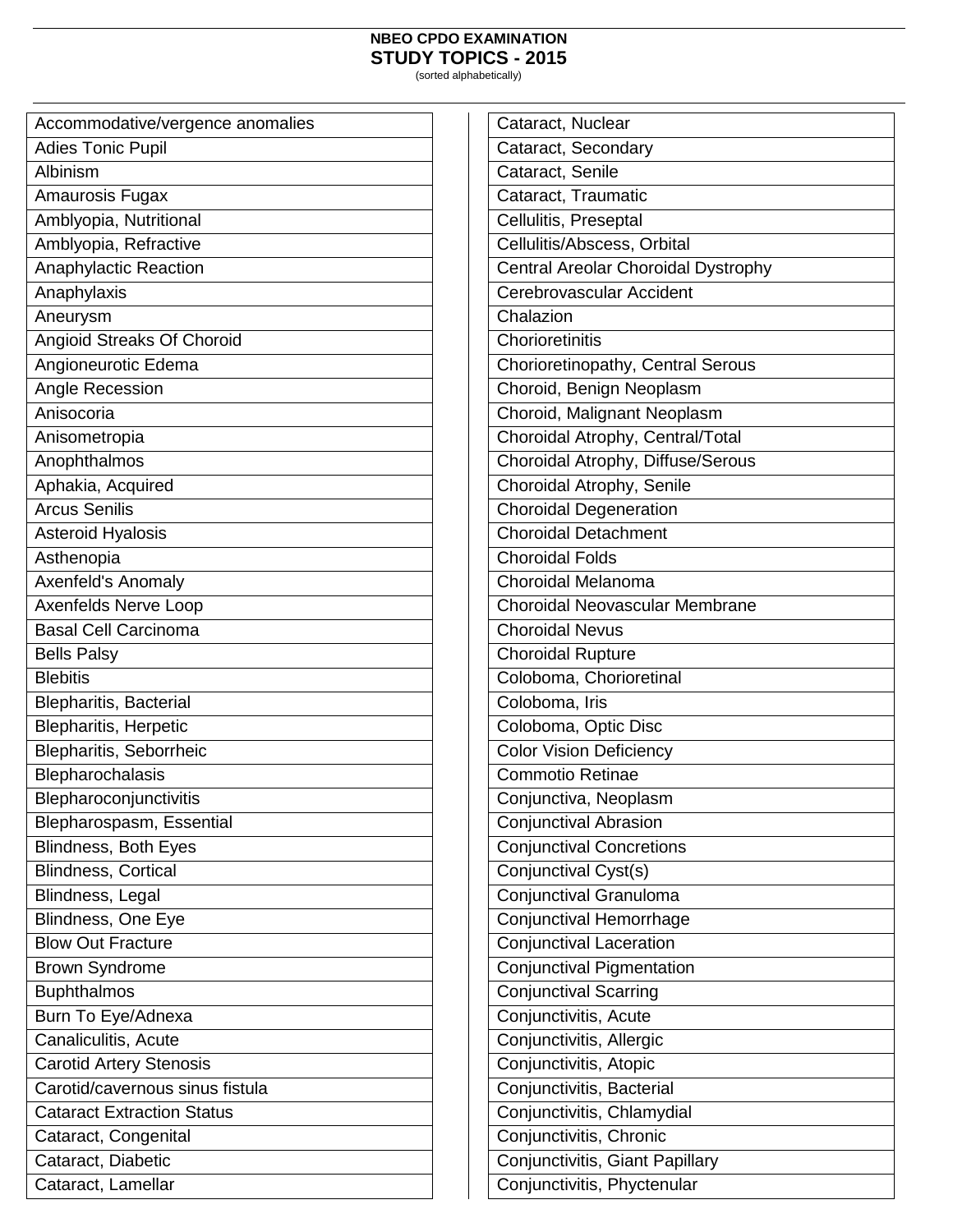| Conjunctivitis, Vernal                           |
|--------------------------------------------------|
| Conjunctivitis, Viral                            |
| Contact Dermatitis                               |
| Contact Lens, Fluorescein Pattern Interpretation |
| Contact lens, with cataracts                     |
| <b>Corneal Abrasion</b>                          |
| <b>Corneal Degeneration</b>                      |
| <b>Corneal Dellen</b>                            |
| <b>Corneal Deposit</b>                           |
| Corneal Dystrophy, Epithelial Basement           |
| Membrane                                         |
| <b>Corneal Edema</b>                             |
| <b>Corneal Endothelial Dystrophy</b>             |
| <b>Corneal Epithelial Dystrophy</b>              |
| <b>Corneal Erosion, Recurrent</b>                |
| <b>Corneal Infiltrates</b>                       |
| Corneal Laceration                               |
| <b>Corneal Neovascularization</b>                |
| <b>Corneal Opacity</b>                           |
| <b>Corneal Pannus</b>                            |
| <b>Corneal Striae</b>                            |
| <b>Corneal Stromal Dystrophy</b>                 |
| Corneal Ulcer, Central                           |
| Corneal Ulcer, Marginal                          |
| Corneal Ulcer, Other                             |
| <b>Coronary Artery Disease</b>                   |
| Cutaneous Horn                                   |
| CVA, Old                                         |
| <b>Cyclitic Membrane</b>                         |
| <b>Cystoid Macular Edema</b>                     |
| Dacryoadenitis                                   |
| Dacryocystitis                                   |
| Dermatitis, Contact                              |
| Dermatochalasis                                  |
| <b>Diabetic Cataract</b>                         |
| <b>Diabetic Eye Screening</b>                    |
| Diabetic Ophth Manif Type 2                      |
| <b>Dimple Veiling</b>                            |
| Diplopia                                         |
| <b>Drug Adverse Reactions</b>                    |
| <b>Drusen Degeneration</b>                       |
| Dry Eye Syndrome                                 |
| <b>Duane Retraction Syndrome</b>                 |
| Ectropion                                        |
| Emetropia                                        |

| Encephalomalacia                   |
|------------------------------------|
| Endophthalmitis                    |
| Enophthalmos                       |
| Entropion                          |
| Epicanthal folds, prominent        |
| <b>Epicapsular Stars</b>           |
| Epiphora                           |
| <b>Epiretinal Membrane</b>         |
| Episcleritis, Nodular              |
| Episcleritis, Other                |
| Esotropia                          |
| Exophthalmos, Thyroid              |
| Exotropia                          |
| Eyelid, Bacterial Infection        |
| Eyelid, Cellulitis/Abscess         |
| Eyelid, Cyst(s)                    |
| Eyelid, Ecchymosis                 |
| Eyelid, Neoplasm, Benign           |
| Eyelid, Neoplasm, Malignant        |
| Eyelid, Papilloma                  |
| Eyelid, Pediculosis                |
| Fine motor dysfunction             |
| <b>Floppy Eyelid Syndrome</b>      |
| Foreign Body                       |
| Fuchs endothelial dystrophy        |
| Fuchs Heterochromic Iridocyclitis  |
| Glaucoma, Angle-Closure            |
| Glaucoma, Low Tension              |
| Glaucoma, Neovascular              |
| Glaucoma, Normal-Tension           |
| Glaucoma, Pigmentary               |
| Glaucoma, Pigmentary               |
| Glaucoma, Primary Open-Angle       |
| Glaucoma, Pseudoexfoliative        |
| Glaucoma, Secondary                |
| Glaucoma, Steroid                  |
| Glaucoma, Suspect/Borderline       |
| Glaucoma, Traumatic                |
| <b>Glaucomatocyclitic Crises</b>   |
| <b>Graves Disease</b>              |
| Headache, Migraine                 |
| Headache, Other                    |
| <b>Herpes Simplex Keratitis</b>    |
| <b>Herpes Simplex Ophthalmicus</b> |
| Herpes Zoster Ophthalmicus         |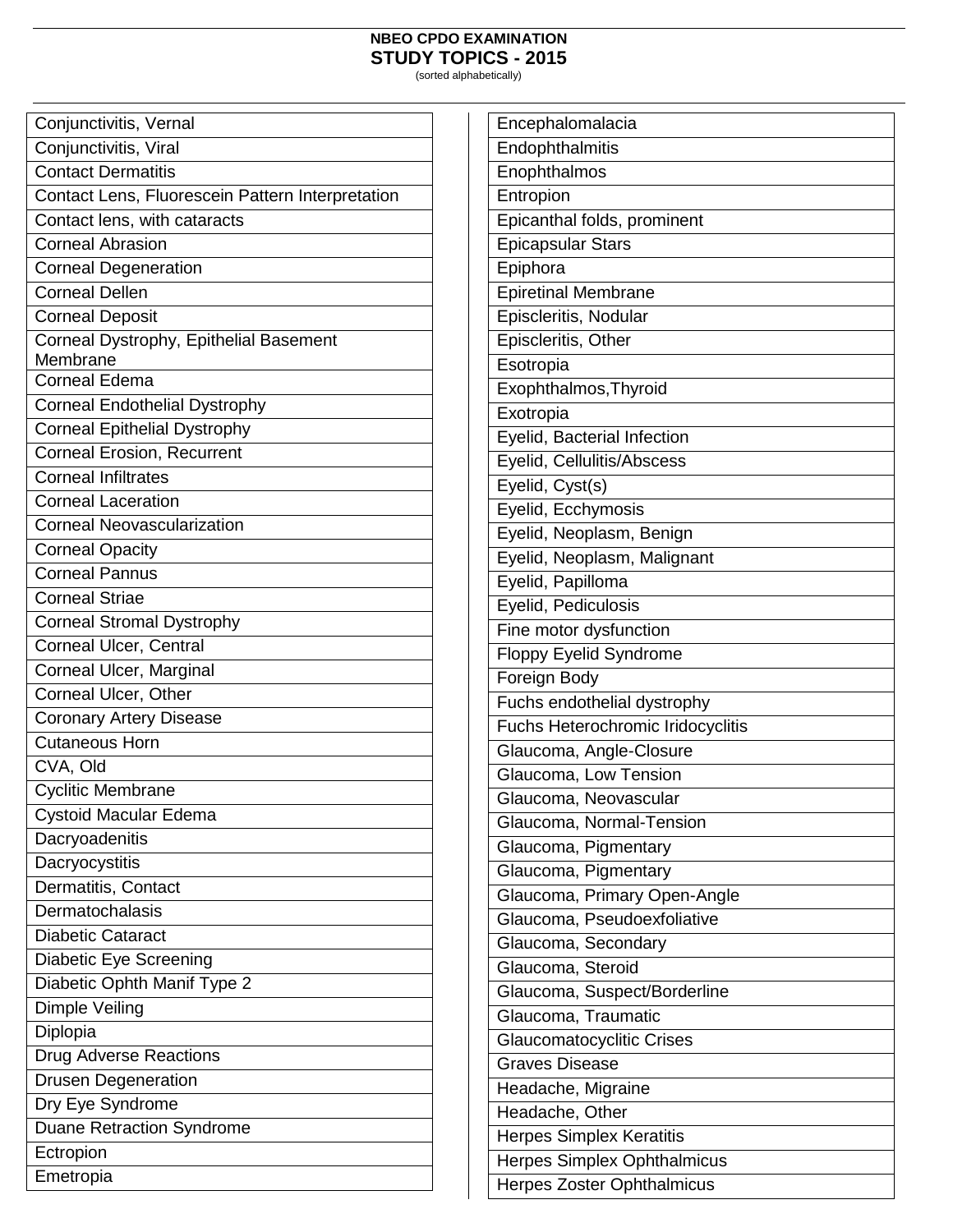| <b>Histoplasmosis Retinitis</b>      |
|--------------------------------------|
| Hollenhorst Plaque (Retina)          |
| Hordeolum, External                  |
| Hordeolum, Internal                  |
| Horner Syndrome                      |
| <b>Hyaline Plaque</b>                |
| Hypersensitivity, Delayed            |
| Hypersensitivity, Immediate          |
| Hypertension, Ocular                 |
| Hypertropia                          |
| Hyphema                              |
| Hypopyon                             |
| Hypotony                             |
| Idiopathic Intracranial Hypertension |
| Internuclear Ophthalmoplegia         |
| <b>Intracranial Mass</b>             |
| <b>Intraocular Lens</b>              |
| Intraocular Lens, Dislocated         |
| Iridocyclitis, Acute/Subacute        |
| Iridocyclitis, Chronic               |
| Iridodialysis                        |
| Iris Atrophy, Essential              |
| <b>Iris Bombe</b>                    |
| <b>Iris Malignancy</b>               |
| Keratitis, Chemical                  |
| Keratitis, Filamentary               |
| Keratitis, Interstitial              |
| Keratitis, Other                     |
| Keratitis, Superficial               |
| Keratitis, Superior Limbic           |
| Keratitls, Bacterial                 |
| Keratitls, Marginal                  |
| Keratitls, Neurotrophic              |
| Keratoconjunctivitis Sicca           |
| Keratoconjunctivitis, Other          |
| Keratoconus                          |
| Keratopathy, Band                    |
| Keratopathy, Bullous                 |
| Lagophthalmos                        |
| <b>Lattice Degeneration</b>          |
| <b>Lens Subluxation</b>              |
| Leukocoria                           |
| Lyme Disease                         |
| Macular Cyst/Hole/Pseudohole         |
| Macular Degeneration, Cystoid        |

| Macular Degeneration, Exudative              |
|----------------------------------------------|
| Macular Degeneration, Nonexudative           |
| Macular Degeneration, Other                  |
| Macular Edema, Clinically Significant (CSME) |
| Macular Edema, Cystoid                       |
| Malingering                                  |
| Medication Allergy/Adverse Reaction          |
| Meibomianitis                                |
| Microphthalmos                               |
| <b>Multiple Sclerosis</b>                    |
| Myasthenia, Ocular                           |
| Mydriasis, Pharmacologic                     |
| <b>Myelinated Nerve Fibers</b>               |
| Myoclonus, Facial                            |
| Myokymia, Facial                             |
| Myopia, Progressive Degeneration             |
| Myotonic Dystrophy                           |
| <b>Narrow Angles</b>                         |
| Neuromyelitis Optica                         |
| Nystagmus                                    |
| Occlusion, Branch Retinal Artery             |
| Occlusion, Branch Retinal Vein               |
| Occlusion, Central Retinal Artery            |
| Occlusion, Central Retinal Vein              |
| Occlusion, Partial Retinal Artery            |
| <b>Ocular Hypertension</b>                   |
| Ocular Ischemic Syndrome                     |
| <b>Ocular Migraine (Mobius')</b>             |
| Ocular Pemphigoid                            |
| <b>Ocular Prosthesis</b>                     |
| <b>Ocular Toxocariasis</b>                   |
| <b>Oculomotor Anomalies</b>                  |
| Ophthalmoplegia, External                    |
| Ophthalmoplegia, Internal                    |
| Optic Atrophy, Cupping                       |
| Optic Atrophy, Other                         |
| <b>Optic Disc Drusen</b>                     |
| Optic Nerve Hypoplasia                       |
| <b>Optic Nerve Pit</b>                       |
| Optic Neuritis, Other                        |
| Optic Neuritis, Retrobulbar                  |
| Optic Neuritis, Toxic                        |
| Optic Neuropathy, Ischemic                   |
| Optic Neuropathy, Other                      |
| Optic Neuropathy, Toxic/Nutritional          |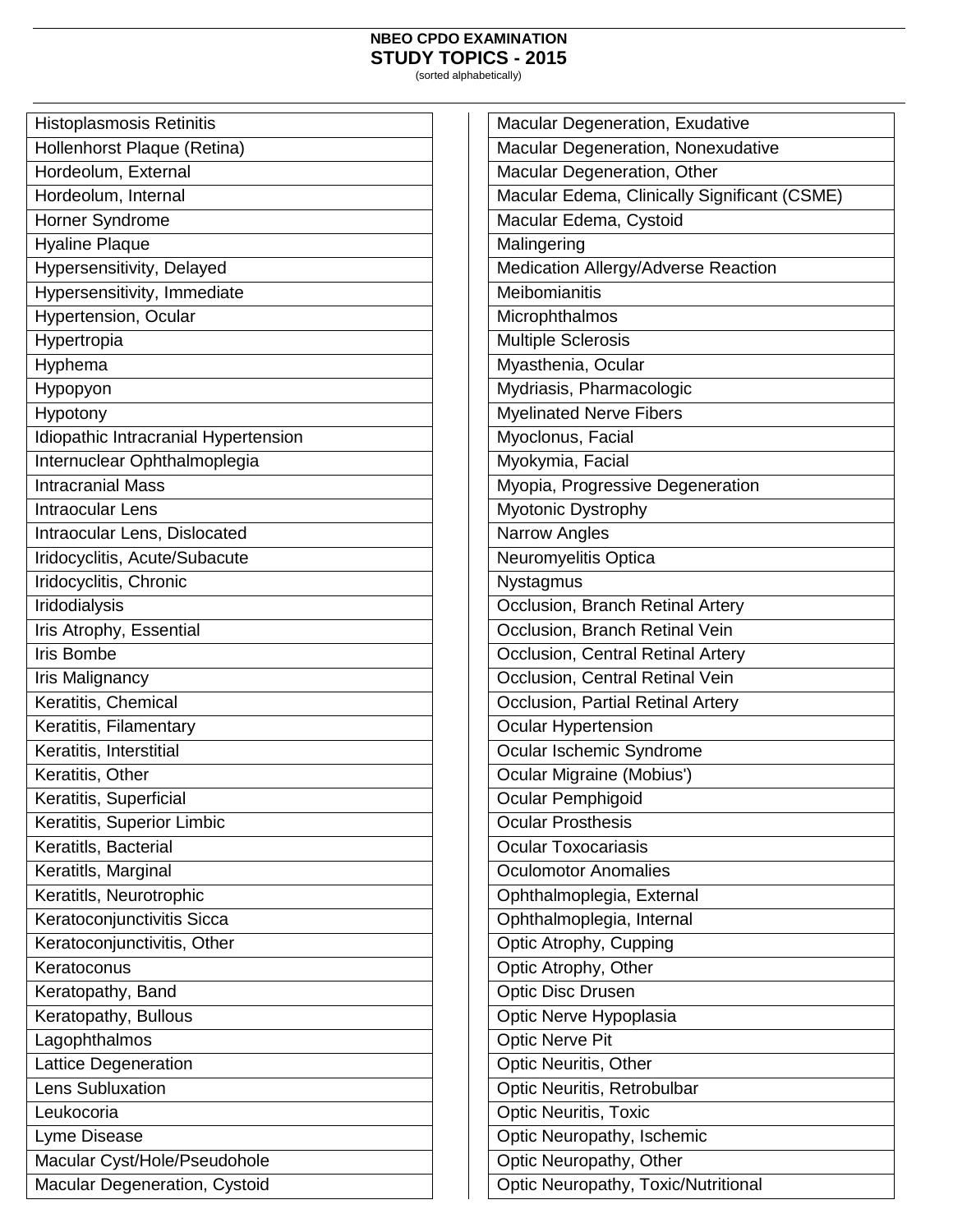| <b>Optic Papillitis</b>                  |
|------------------------------------------|
| <b>Orbital Benign Neoplasm</b>           |
| <b>Orbital Fracture</b>                  |
| <b>Orbital Malignant Neoplasm</b>        |
| Osteoarthritis                           |
| Pain In or Around Eye                    |
| Palsy, Oculomotor                        |
| Palsy, Third Nerve                       |
| Papilledema                              |
| <b>Pars Planitis</b>                     |
| Peripheral Retinal Degeneration          |
| Phthiriasis Palpebrarum                  |
| <b>Phthisis Bulbi</b>                    |
| <b>Pigment Dispersion Syndrome</b>       |
| Pinguecula                               |
| <b>Posterior Capsule Opacification</b>   |
| <b>Posterior Vitreous Detachment</b>     |
| <b>Post-Operative Complications</b>      |
| PPD Skin Test, Positive                  |
| Pre-op Examination                       |
| <b>Prolapsed Orbital Fat</b>             |
| Proptosis                                |
| Pseudoexfoliation                        |
| Pseudomyopia                             |
| Pseudophakia                             |
| Pseudophakia (V Code)                    |
| Pseudotumor Cerebri                      |
| Pterygium                                |
| Ptosis, Acquired                         |
| Ptosis, Congenital                       |
| <b>Punctal Stenosis</b>                  |
| Pupil Reflexes, Abnormal                 |
| Pupil, Argyll-Robertson                  |
| Pyogenic Granuloma                       |
| Refractive change                        |
| Retinal Defects, NFL                     |
| <b>Retinal Detachment</b>                |
| <b>Retinal Edema</b>                     |
| <b>Retinal Exudates/Deposits</b>         |
| <b>Retinal Hemorrhage</b>                |
| <b>Retinal Ischemia</b>                  |
| <b>Retinal Macroaneurysm</b>             |
| <b>Retinal Malignant Neoplasm</b>        |
| Retinal Neovascularization/Microaneurysm |
| <b>Retinal Pigment Epith Detachment</b>  |

| <b>Retinal Pigment Epitheliopathy</b>   |
|-----------------------------------------|
| Retinal Plaque/Hollenhorst              |
| <b>Retinal Tear</b>                     |
| Retinal Telangiectasia                  |
| <b>Retinal Traction Detachment</b>      |
| <b>Retinal Vasculitis</b>               |
| Retinitis Pigmentosa                    |
| Retinitis, Cytomegalic                  |
| Retinopathy, Arteriosclerotic           |
| Retinopathy, Central Serous             |
| Retinopathy, Diabetic, Nonproliferative |
| Retinopathy, Diabetic, Proliferative    |
| Retinopathy, HIV                        |
| Retinopathy, Hypertensive               |
| Retinopathy, Hyperviscosity             |
| Retinopathy, Interferon                 |
| Retinopathy, Talc                       |
| Retinoschisis                           |
| <b>Rheumatoid Arthritis</b>             |
| Rosacea, Ocular                         |
| <b>Rubeosis Iridis</b>                  |
| Saccadic Dysfunction                    |
| Scleritis, Other                        |
| Scleritis, Posterior                    |
| Sheathing, Vascular                     |
| Squamous Cell Carcinoma                 |
| Staphyloma, posterior                   |
| <b>Stevens Johnson Syndrome</b>         |
| Strabismus, CN3 Partial                 |
| Strabismus, CN3 Total                   |
| Strabismus, CN6                         |
| Strabismus, Other                       |
| Subconjunctival Hemorrhage              |
| <b>Surgery Follow-up</b>                |
| Symblepharon                            |
| <b>Temporal Arteritis</b>               |
| <b>Toxoplasmosis Chorioretinitis</b>    |
| <b>Transient Ischemic Attack</b>        |
| Trauma To Eye, Penetration              |
| Trauma To Eye, Superficial              |
| Trichiasis, w/ Entropion                |
| Trichiasis, w/o Entropion               |
| Usher syndrome                          |
| Uveitis, Anterior                       |
| Uveitis, Middle                         |